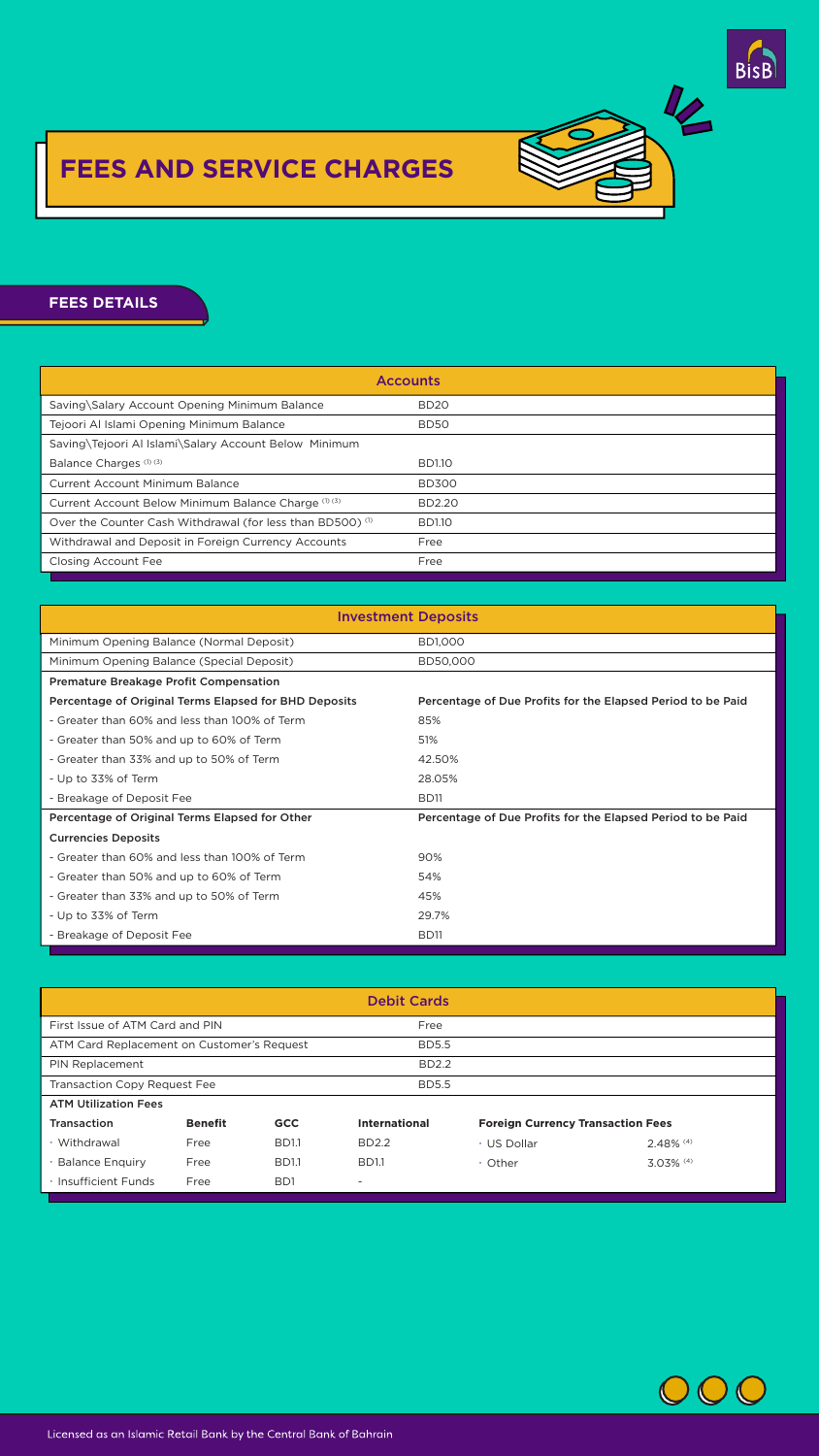

12

#### Finance Processing Fees Finance Processing Fees **FEES DETAILS Fees Details** Transaction Copy Request Fee 5.25 ATM Utilization Fees **BR<sub>2</sub>** DETAIR  $- - - - - - - -$

Transfers

Transfers

Percentage of original Terms Elapsed Percentage of Due Profits for the Elapsed Period to be Paid

Debit Cards

| <b>Copy of Statement, Cheque or Voucher</b>                                                                                         |               |
|-------------------------------------------------------------------------------------------------------------------------------------|---------------|
| Copy of Statement, Cheque, Voucher or Other Documents Up to 2 Times a Year                                                          | Free          |
| Copy of Statement, Cheque, Voucher or Other Documents More Than 2 Times a Year <sup>(1)</sup><br>BD0.300 Per Page Maximum of BD5.25 | <b>BD0.33</b> |



| <b>Audit Confirmation Letter</b>               | <b>BD22</b> |
|------------------------------------------------|-------------|
| Certificate of Balance and Other Confirmations | <b>BD11</b> |
|                                                |             |

|                                                                                                                                     | <b>Cheque Charges</b> |  |  |  |  |
|-------------------------------------------------------------------------------------------------------------------------------------|-----------------------|--|--|--|--|
| 25 Leaves Cheque Book                                                                                                               | <b>BD2.75</b>         |  |  |  |  |
| 50 Leaves Cheque Book                                                                                                               | <b>BD5.50</b>         |  |  |  |  |
| Returned Cheque (due to insufficient balance)                                                                                       | <b>BD14</b>           |  |  |  |  |
| <b>Demand Draft</b>                                                                                                                 | <b>BD3.30</b>         |  |  |  |  |
| <b>Cancellation of Draft</b>                                                                                                        | Free                  |  |  |  |  |
| Manager Cheque                                                                                                                      | <b>BD2.20</b>         |  |  |  |  |
| <b>Cancellation of Manager Cheque</b>                                                                                               | Free                  |  |  |  |  |
| Stop Cheque (Per Cheque)                                                                                                            | <b>BD5.50</b>         |  |  |  |  |
| <b>Copy of Statement, Cheque or Voucher</b>                                                                                         |                       |  |  |  |  |
| Copy of Statement, Cheque, Voucher or Other Documents Up to 2 Times a Year                                                          | Free                  |  |  |  |  |
| Copy of Statement, Cheque, Voucher or Other Documents More Than 2 Times a Year <sup>(1)</sup><br>BD0.300 Per Page Maximum of BD5.25 | <b>BD0.33</b>         |  |  |  |  |
| <b>Audit Confirmation Letter</b>                                                                                                    | <b>BD22</b>           |  |  |  |  |
| Certificate of Balance and Other Confirmations                                                                                      | <b>BD11</b>           |  |  |  |  |
|                                                                                                                                     |                       |  |  |  |  |
| <b>Standing Order</b>                                                                                                               |                       |  |  |  |  |

Less than 33% of Term 26.66%

PIN Replacement Fee on Customer's Request 2.10

Swift Confirmation 2.100 percent confirmation 2.100 percent confirmation 2.100 percent confirmation 2.100 percent

Swift Confirmation 2.100 percent confirmation 2.100 percent confirmation 2.100 percent confirmation 2.100 percent

Withdrawal

Benefit GCC International

Benefit GCCC international control of the control of the control of the control of

Free 1 2.10 and 2.10 and 2.10 and 2.10 and 2.10 and 2.10 and 2.10 and 2.10 and 2.10 and 2.10 and

Free 1.05 1.05

 $\mathbf{F}$  and  $\mathbf{F}$  are the set of  $\mathbf{F}$  . The set of  $\mathbf{F}$ 

 $\mathcal{F}_{\mathcal{A}}$  factorizes the contribution of  $\mathcal{F}_{\mathcal{A}}$  and  $\mathcal{F}_{\mathcal{A}}$  and  $\mathcal{F}_{\mathcal{A}}$  and  $\mathcal{F}_{\mathcal{A}}$  and  $\mathcal{F}_{\mathcal{A}}$  and  $\mathcal{F}_{\mathcal{A}}$  and  $\mathcal{F}_{\mathcal{A}}$  and  $\mathcal{F}_{\mathcal{A}}$  and  $\mathcal{F}_{\mathcal{A}}$  and  $\mathcal$ 

Fawri+ (BD100 or less) Free

| <b>Transfers</b>                                   |                                 |  |  |  |
|----------------------------------------------------|---------------------------------|--|--|--|
| Fawri+ (BD100 or less)                             | Free                            |  |  |  |
| Fawri+ (above BD100 and up to BD1,000)             | <b>BD0.11</b>                   |  |  |  |
| Fawri (salary) per record                          | <b>BDO.01</b>                   |  |  |  |
| Fawri (other) per transaction                      | <b>BD0.11</b>                   |  |  |  |
| Fawateer                                           | Free                            |  |  |  |
| Swift Transfer within Bahrain - BD                 | <b>BD0.11</b>                   |  |  |  |
| Swift Transfer within Bahrain - (Foreign Currency) | BD5.50 + Correspondence Charges |  |  |  |
| Swift Transfer outside Bahrain                     | BD5.50 + Correspondence Charges |  |  |  |
| <b>Swift Confirmation</b>                          | <b>BD2.200</b>                  |  |  |  |
|                                                    |                                 |  |  |  |

| <b>Standing Order</b>                                  |                                 |  |  |  |  |
|--------------------------------------------------------|---------------------------------|--|--|--|--|
| Internal                                               | Free                            |  |  |  |  |
| Local                                                  | <b>BD0.11</b>                   |  |  |  |  |
| <b>GCC</b>                                             | BD5.50 + Correspondence Charges |  |  |  |  |
| International                                          | BD5.50 + Correspondence Charges |  |  |  |  |
| Insufficient Balance to Entertain Standing Order       | <b>BD5.50</b>                   |  |  |  |  |
| <b>Cancellation Standing Order Before Transmission</b> | Free                            |  |  |  |  |
|                                                        |                                 |  |  |  |  |

First Issue of ATM Card and PIN Free

25 Leaves Cheque Book BD2.625 ATM Utilization Fees \*All internal transfers are free of charge.



## Licensed as an Islamic Retail Bank by the Central Bank of Bahrain Andrew Manager Chern Books.<br>Licensed as an Islamic Retail Bank by the Central Bank of Bahrain

Cancellation of Draft Free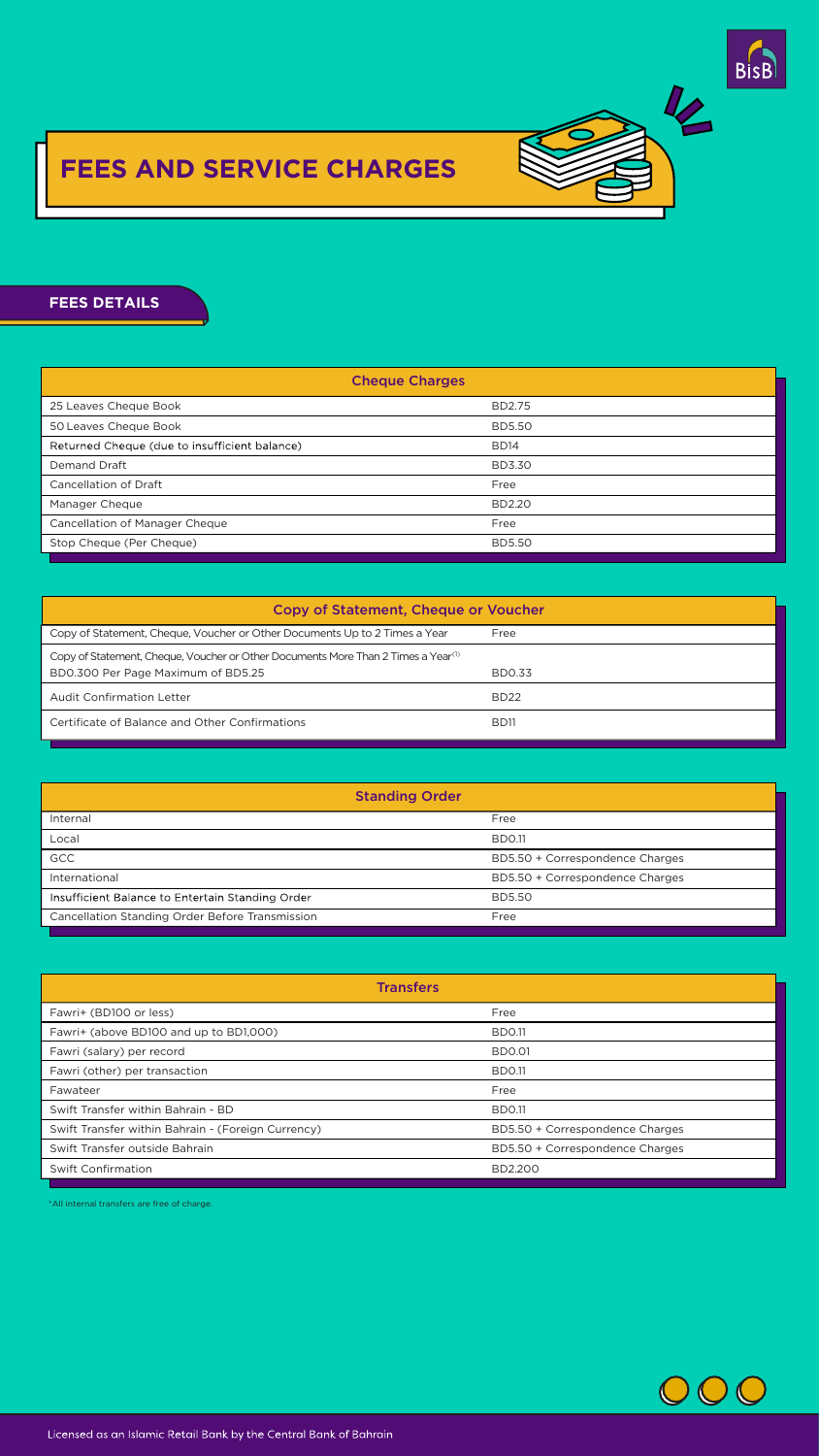- (1) Orphans, widows, disabled customers, pensioners, individuals receiving social subsides from the Ministry of Labour and Social Development, students and any customer with monthly salary below BD250 to be exempted from such fee.
- (2) Finance outstanding letter addressed to Supreme Coucil for Women, Ministry of Labour and Social Development or for social housing purposes are waived the fee.
- (3) The minimum balance will be calculated on a weighted average monthly balance.
- (4) Inclusive of International Payment Schemes charges.



### Licensed as an Islamic Retail Bank by the Central Bank of Bahrain





### **FEES AND SERVICE CHARGES** FFRA MIAD AFILIANAL ANDRE IES

Transfers

| <b>Finance Processing Fees</b>                                                      |                                                         |  |  |
|-------------------------------------------------------------------------------------|---------------------------------------------------------|--|--|
| Auto Finance*                                                                       | <b>BD110</b>                                            |  |  |
| <b>Consumer Finance*</b>                                                            | <b>BD110</b>                                            |  |  |
| Mortgage Residential*                                                               |                                                         |  |  |
| Below BD150,0000                                                                    | <b>BD220</b>                                            |  |  |
| Above BD150,000 and Below BD250,000                                                 | <b>BD330</b>                                            |  |  |
| Above BD250,000                                                                     | <b>BD550</b>                                            |  |  |
| Social Housing (Mazaya)                                                             |                                                         |  |  |
| Second Mortgage for Mazaya                                                          | <b>BD220</b>                                            |  |  |
| Pari Passu                                                                          |                                                         |  |  |
| Mortgage Investment                                                                 | 0.825% of finance amount                                |  |  |
| Finance Outstanding Letter <sup>(2)</sup>                                           | Free Once a Year                                        |  |  |
|                                                                                     | BD11 (More Than Once)                                   |  |  |
| <b>Finance Release Letter</b>                                                       | Free Within 6 Months of Settlement                      |  |  |
|                                                                                     | BD5.50 (After 6 Months)                                 |  |  |
| Postponement of Installments on Customer's Request                                  | <b>BD11</b>                                             |  |  |
| Valuation, Insurance, Registration,<br>Notarization and All Other Governmental Fees | Identical fees will be charged without any increase     |  |  |
| Early Settlement Penalty (Personal and Auto Finance)                                | 1% of the outstanding amount with a maximum of BD100    |  |  |
| Early Settlement Penalty (Residential Housing Finance)                              | 0.75% of the outstanding amount with a maximum of BD200 |  |  |
| Early Settlement Penalty (Investment Housing Finance)                               | 3% of the payoff amount                                 |  |  |

Fawri (other) per transaction BD0.105

Swift Transfer within Bahrain BD0.105

#### **FEES DETAILS Fees Details** Autor Finance BD105 (1995) (1995) (1995) (1995) (1995) (1995) (1995) (1995) (1995) (1995) (1995) (1995) (1995) Mortgage  $F$  , and  $F$  is a set  $\mathcal{A}$  bound  $\mathcal{A}$  bound  $\mathcal{A}$  bound  $\mathcal{A}$  and  $\mathcal{A}$  and  $\mathcal{A}$  and  $\mathcal{A}$ FEES DETAILS AND THE RESIDENCE IN THE RESIDENCE IN THE RESIDENCE IN THE RESIDENCE IN THE RESIDENCE IN THE RESID

| <b>PayPal Services</b> |                                                                |  |  |
|------------------------|----------------------------------------------------------------|--|--|
| PayPal Account Top Up  | 1.1% of amount with a minimum of \$2.68 and maximum of \$26.81 |  |  |
| PayPal Withdrawl       | 1.1% of amount with a minimum of \$2.68 and maximum of \$26.81 |  |  |

\*Personal Auto Finance and Tas'heel Personal Finance are covered under the group Takaful Policy. Life Takaful for Residential Mortgages are not covered in the group Takaful policy. Group Life Takaful policy terms and conditions apply for all applications.

\*Consumer Finance: The fees excludes the commodity cost (third party). International Commodities cost BD12, while Domestic Commodities cost BD26.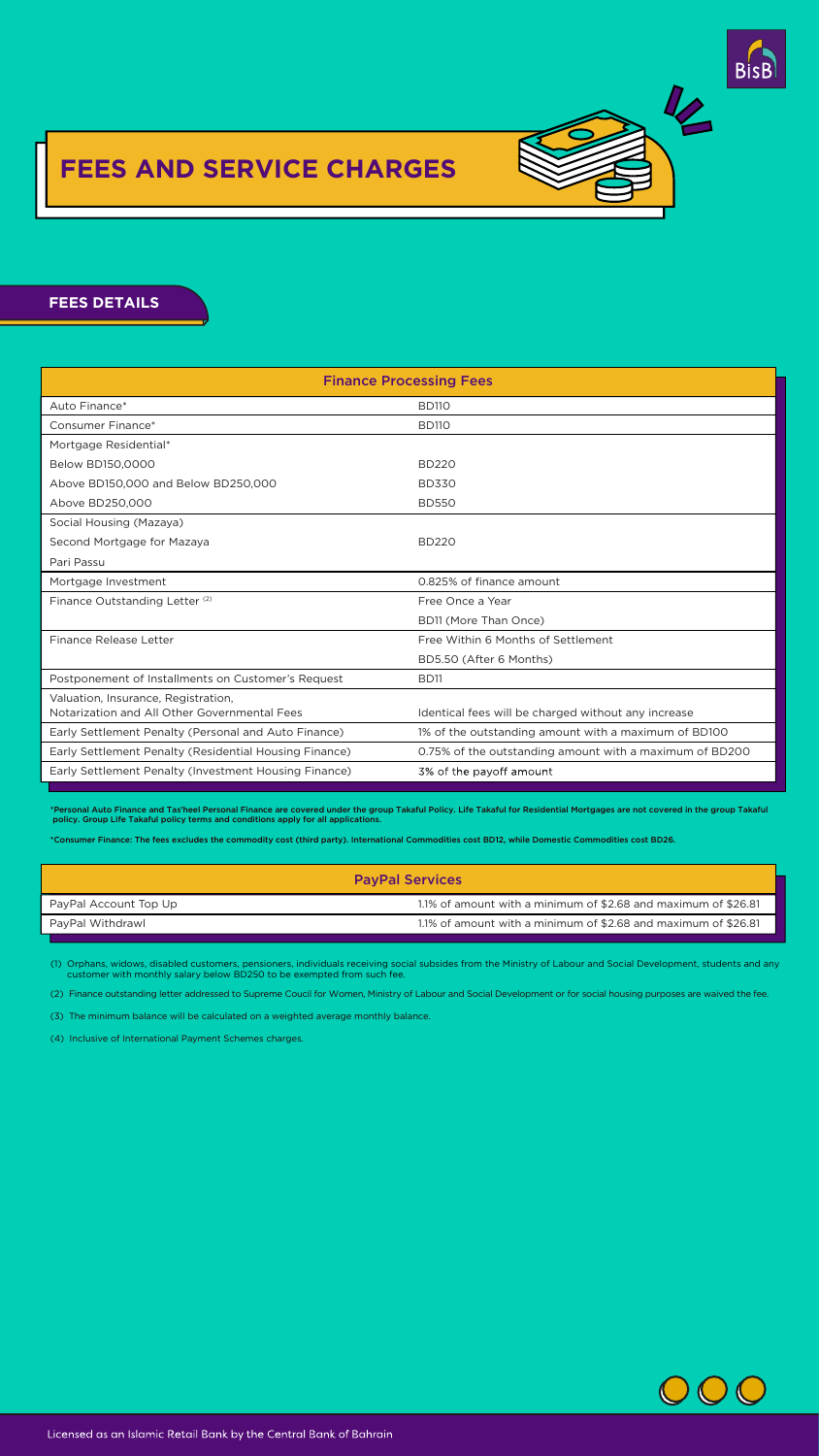(\*) Including International Payment Scheme Charges.



### Licensed as an Islamic Retail Bank by the Central Bank of Bahrain

(\*\*) BD110 non refundable, charged once every year.

| <b>Description</b>                                                                                                                  | Gold                      | <b>Titanium</b>      | <b>Platinum</b>            | <b>Black &amp;</b><br><b>Signature</b>  | <b>Infinite</b>      | Corporate                  |
|-------------------------------------------------------------------------------------------------------------------------------------|---------------------------|----------------------|----------------------------|-----------------------------------------|----------------------|----------------------------|
| Card Maximum Service Fees - Annually                                                                                                | <b>BD1,080</b>            | BD2,040              | <b>BD3,060</b>             | <b>BD6,000</b>                          | BD14,510 **          | BD12,000                   |
| Monthly Maximum Service Fee<br>$\overline{2}$                                                                                       | <b>BD90</b>               | <b>BD170</b>         | <b>BD255</b>               | <b>BD500</b>                            | <b>BD1,200</b>       | <b>BD1,000</b>             |
| Supplementary Annual Membership/Subscription Fee<br>3                                                                               | <b>Nil</b>                | Nil                  | Nil                        | Nil                                     | <b>BD55</b>          | Nil                        |
| Fee Charged in Case of Full Settlement of<br>4<br><b>Outstanding Balance</b>                                                        | Nil                       | Nil                  | Nil                        | Nil                                     | Nil                  | <b>Nil</b>                 |
| Cash Advance Fee (Regardless of Amount<br>5<br>Withdrawn Per Transaction)                                                           |                           |                      |                            | 4.4% (subject to a Min. of BD4.4)       |                      |                            |
| Late Payment Fee - Goes to Charity<br>6                                                                                             | BD <sub>5</sub>           | B <sub>D</sub>       | B <sub>D</sub>             | BD <sub>5</sub>                         | BD <sub>5</sub>      | B <sub>D</sub>             |
| Over Limit Fee - Goes to Charity<br>7                                                                                               | BD <sub>5</sub>           | BD <sub>5</sub>      | BD <sub>5</sub>            | B <sub>D5</sub>                         | B <sub>D</sub>       | BD <sub>5</sub>            |
| Copy of Statement Up 2 Times a Year<br>8<br>Copy of Statement More Than 2 Times a Year                                              | <b>Nil</b>                | Nil                  | Nil                        | Nil<br>BD0.33 Per Page Maximum of BD5.5 | Nil                  | Nil                        |
| <b>Card Replacement Fee</b><br>9                                                                                                    | <b>BD5.5</b>              | <b>BD5.5</b>         | <b>BD5.5</b>               | <b>BD5.5</b>                            | <b>BD5.5</b>         | <b>BD5.5</b>               |
| 10 Credit Card Outstanding Letter - Once a Year<br>Credit Card Outstanding Letter - More than Once a Year                           | <b>Nil</b><br><b>BD11</b> | Nil<br><b>BD11</b>   | <b>Nil</b><br><b>BD11</b>  | <b>Nil</b><br><b>BD11</b>               | Nil<br><b>BD11</b>   | <b>Nil</b><br><b>BD11</b>  |
| Credit Card Release Letter - Within 6 Months of Settlement<br>11<br>Credit Card Release Letter - After 6 Months of Settlement BD5.5 | Nil                       | Nil<br><b>BD5.5</b>  | <b>Nil</b><br><b>BD5.5</b> | <b>Nil</b><br><b>BD5.5</b>              | Nil<br><b>BD5.5</b>  | <b>Nil</b><br><b>BD5.5</b> |
| 12* Card Transaction Foreign Exchange Mark-Up:<br>• US Dollar<br>• All Other Currencies                                             | 2.48%<br>3.03%            | 2.48%<br>3.03%       | 2.48%<br>3.03%             | 2.48%<br>3.03%                          | 2.48%<br>3.03%       | 2.48%<br>3.03%             |
| Temporary Limit Increase Request Fee<br>13                                                                                          | <b>BD11</b>               | <b>BD11</b>          | <b>BD11</b>                | <b>BD11</b>                             | <b>BD11</b>          | <b>BD11</b>                |
| 14 PIN Replacement                                                                                                                  | <b>BD2.2</b>              | <b>BD2.2</b>         | <b>BD2.2</b>               | <b>BD2.2</b>                            | <b>BD2.2</b>         | <b>BD2.2</b>               |
| 15 Transaction Copy Request Fee                                                                                                     | <b>BD5.5</b>              | <b>BD5.5</b>         | <b>BD5.5</b>               | <b>BD5.5</b>                            | <b>BD5.5</b>         | <b>BD5.5</b>               |
| Balance Enquiry on ATMs (Free on BisB ATMs)<br>16                                                                                   | <b>BD1.1</b>              | <b>BD1.1</b>         | <b>BD1.1</b>               | <b>BD1.1</b>                            | <b>BD1.1</b>         | <b>BD1.1</b>               |
| Transfer of Credit Balance:<br>17<br>• Manager's Cheque Issued of Credit Balance<br>• Transfer Credit Balance to BisB Account       | <b>BD2.2</b><br>Free      | <b>BD2.2</b><br>Free | <b>BD2.2</b><br>Free       | <b>BD2.2</b><br>Free                    | <b>BD2.2</b><br>Free | <b>BD2.2</b><br>Free       |
| 18 Charge Back Fee (rejected claims)                                                                                                | Free                      | Free                 | Free                       | Free                                    | Free                 | Free                       |





# **CREDIT CARDS' FEES AND CHARGES**

**FEES DETAILS Fees Details**

(\*\*\*) Credit Cards are covered under the group Takaful Policy. Group Life Takaful policy terms and conditions apply for all applications